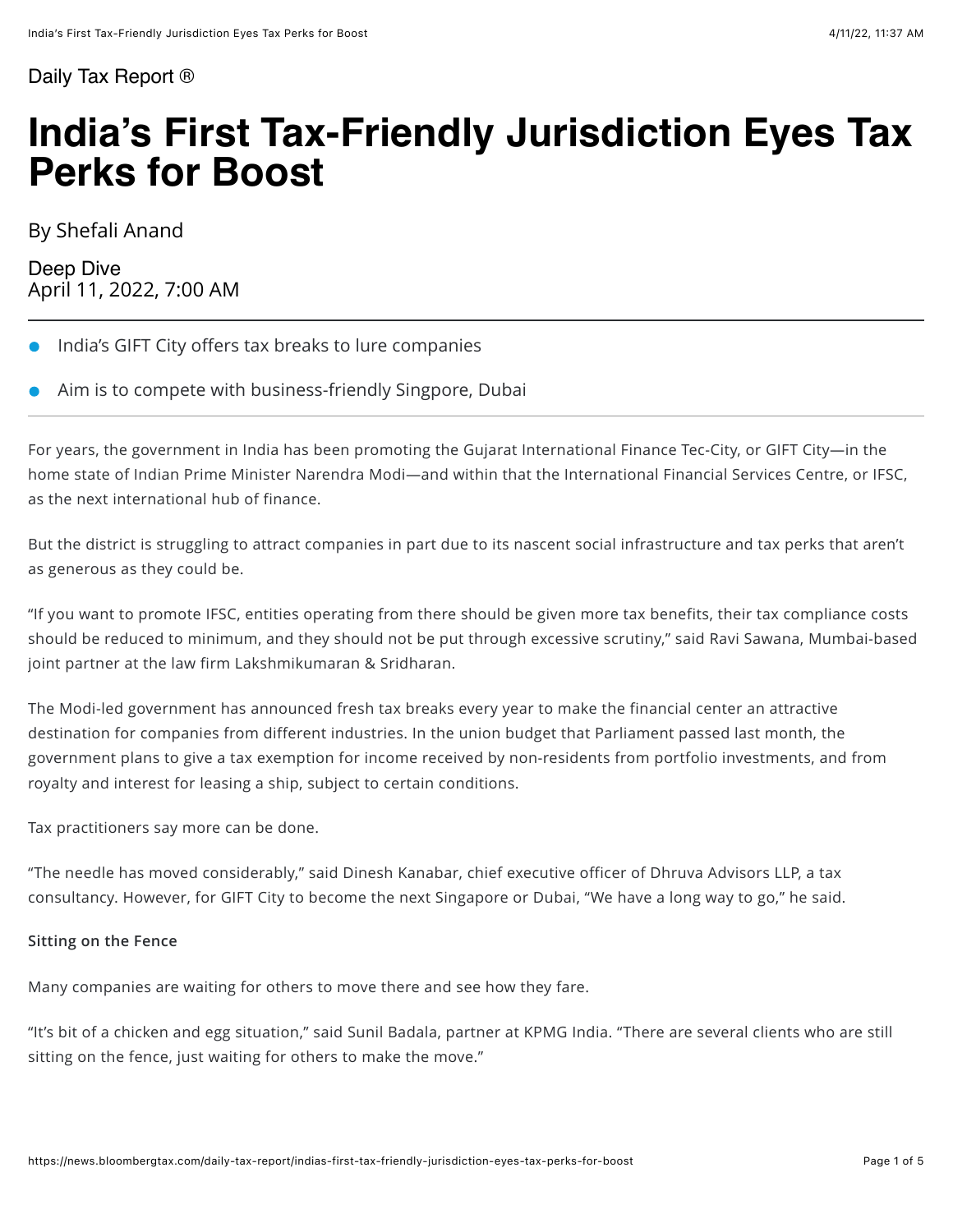GIFT City IFSC, which opened in 2015, offers lighter regulatory constraints for foreign companies and investors than elsewhere in India. The IFSC is considered "foreign territory" under foreign exchange rules. However, entities in the IFSC are considered tax residents in India.

One of the biggest tax benefits for entities in the IFSC is that they receive exemptions from income tax for 10 consecutive years within the first 15 years of inception. However, it is unclear if India's tax officials might consider setting up shop in the IFSC to enforce general anti-avoidance rules, according to Sawana.

GAAR provisions come into play if a tax official believes that a particular transaction was set up with the main purpose of obtaining a tax benefit. In recent years, Indian tax officials have actively gone after companies under these provisions. Since the tax benefits are a big part of the attraction of GIFT IFSC, the industry wants assurance that it will not later draw scrutiny from Indian tax officials under GAAR, said Sawana.

"Without an express mention, it can lead to litigation," he said.



Bull statue at the India International Exchange (INDIA INX) building operated by India International Clearing Corp., a subsidiary of BSE Ltd., in Gujarat International Finance Tec-City (GIFT City). Photographer: Dhiraj Singh/Bloomberg

#### **Sector-Specific Tax Breaks**

Investors are looking for sector-specific tax exemptions, amendments, and incentives, practitioners said.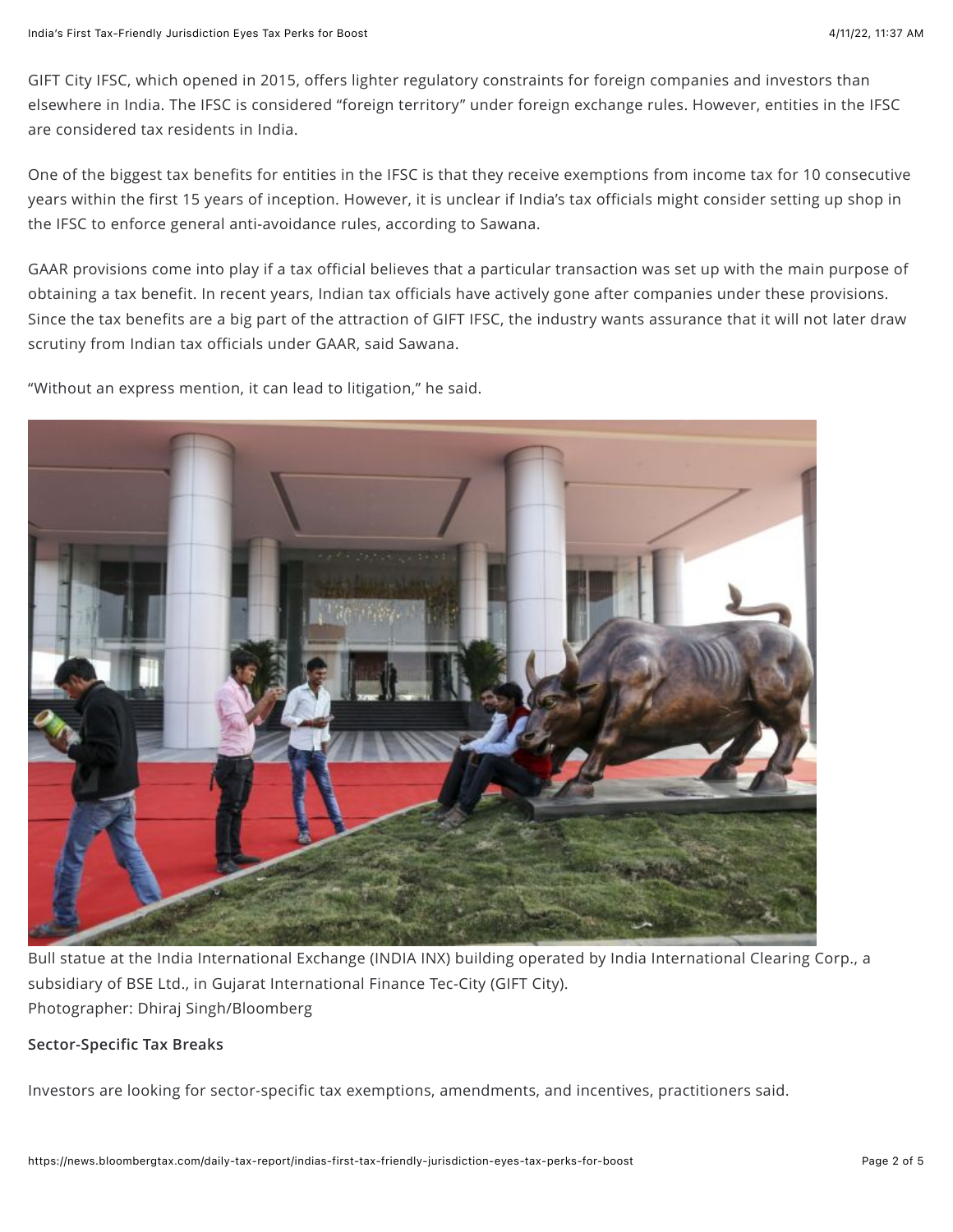Consider the case of privately pooled funds, which invest in Indian companies and other securities. India divides these "alternative investment funds" into three categories. The first two categories of funds, which include venture capital funds and private equity funds, have a pass-through status and don't pay tax. Investors of the funds pay tax on their gains or income from the funds. The third category of AIFs, which includes hedge funds, have to pay both capital gains and income taxes.

However, a committee established in February by the IFSC has [recommended regulation](https://ifsca.gov.in/Viewer/ReportandPublication/26) that all types of funds be taxed at the fund level.

If this proposal is accepted by regulators, provisions of India's Income-tax Act of 1961 "with respect to the taxation of alternative investment funds set up in GIFT City will have to be appropriately amended," said Ipsita Agarwalla, a member in the international tax practice at the law firm Nishith Desai Associates. She said the clarity would be good for funds and investors.

For instance, the law would need to enable all IFSC-based funds to be taxable at the fund level, and it would need to provide exemptions to non-resident investors.

Funds also need clarity on the requirements of locating in the city, Agarwalla said. Like in other tax-friendly jurisdictions, the IFSC in February [proposed rules](https://ifsca.gov.in/Viewer/ReportandPublication/25) for what constitutes a substantial presence.

The draft rules appear to require that key investment professionals be based in GIFT City, said Agarwalla. "This requirement seems to be onerous and not aligned with practicalities, especially given the work-from-home scenario," she said.

Meanwhile, she said that if India provides a tax exemption to sovereign wealth funds investing in a GIFT-based fund, it would greatly boost the fund business in GIFT.

Many funds are exploring the option of setting up shop in GIFT City, Agarwalla said. "There are two-three key regulatory and tax incentives that we need, then I think the fund regime can really take off," she said.

#### **Setting Up Shop**

Although the idea to build GIFT City started in 2007, the IFSC wasn't operationalized until 2015. Built on an 886 acre-parcel of land, the city is around a 40-minute drive from Ahmedabad, Gujarat's largest city and cultural center. A metrorail is being built to connect the two cities

Within GIFT City premises, several glass-and-steel office buildings have come up, and residential apartment buildings are under construction. But it lacks the social infrastructure and buzz of India's major cities, like the financial capital Mumbai, and many companies and their employees aren't keen to move to what is seen as a remote area.

Still, some companies have made the move with an eye to the future.

Vman Aero Services LLP, a Mumbai-based aviation company, launched its first aircraft leasing unit in GIFT City last year. The Hongkong and Shanghai Banking Corp. Ltd. (HSBC) inaugurated its international banking unit in January 2021, while German bank Deutsche Bank plans to do so this year, according to a bank spokesperson.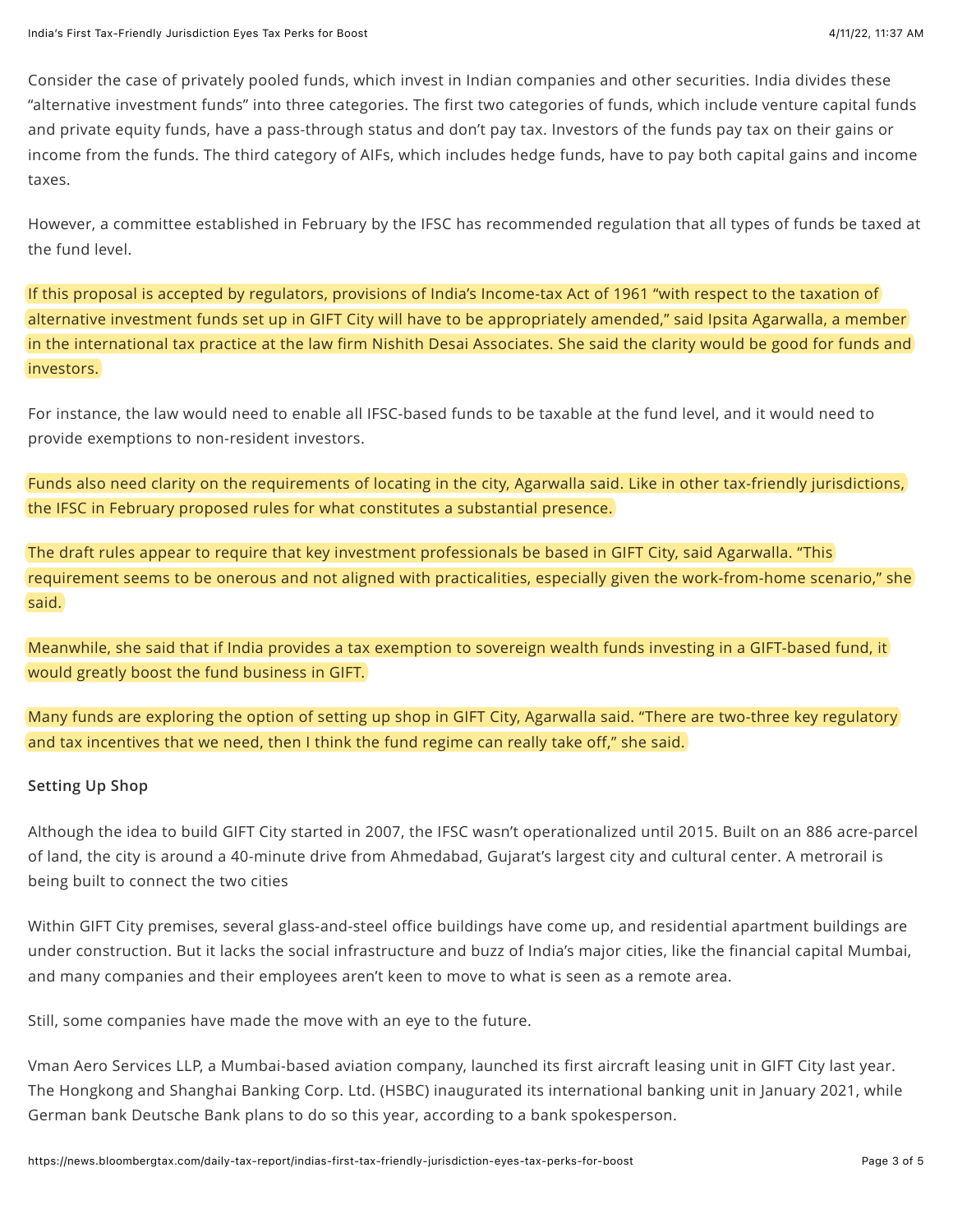About 275 entities are registered in the IFSC, including two stock exchanges, investment funds, and insurance firms, according to a GIFT City spokesman. A banking unit in the city follows rules laid out by the IFSC Authority, rather than the Reserve Bank of India, which regulates banks in the rest of India.

HSBC, which counts India as one of its largest markets, set up an international banking unit in GIFT last year. The unit operates as a branch of its Hong Kong-based bank, and offers companies in India the ability to raise foreign currency loans and to hold foreign currency deposits at the branch.

"The main driving force was the products we can offer, and how convenient it can be to our customers," said Ranjan Bhattacharya, chief of staff, HSBC Bank India.

Law firm Cyril Amarchand Mangaldas also opened its GIFT City office last year to cater to companies operating from there. S.R. Patnaik, partner and head of taxation at Cyril Amarchand, said that more can be done to attract companies from different sectors to GIFT City.

"It is imperative that the government considers inclusion of more products or services into India's IFSC and provide a smooth pathway to new investors proposing to enter India," he said.

To contact the editors responsible for this story: Meg Shreve at [mshreve@bloombergindustry.com](mailto:mshreve@bloombergindustry.com); Vandana Mathur at [vmathur@bloombergtax.com;](mailto:vmathur@bloombergtax.com) Cheryl Saenz at [csaenz@bloombergindustry.com](mailto:csaenz@bloombergindustry.com)

# **Related Articles**

India's March GST Collections Hit Record High, Up 15% April 1, 2022, 4:23 PM [India Will Frame Cryptocurrency Law Only After Global Consensus](https://news.bloombergtax.com/daily-tax-report/india-will-frame-cryptocurrency-law-only-after-global-consensus?context=article-related) April 1, 2022, 10:05 AM [India Is Said to Plan \\$10 Billion Incentive To Woo Chip Makers](https://news.bloombergtax.com/daily-tax-report/india-is-said-to-plan-10-billion-incentive-to-woo-chip-makers?context=article-related)Dec. 2, 2021, 4:24 PM

## **Law Firms**

### [Nishith Desai](https://news.bloombergtax.com/daily-tax-report/search?lawFirms=00000152-e726-da6a-abd2-ef3ed8800000)

## **129 Topics**

[foreign currency transactions \(tax\)](https://news.bloombergtax.com/daily-tax-report/search?topic=00000152-e727-da6a-abd2-ef3fbf030000) [collective investment schemes](https://news.bloombergtax.com/daily-tax-report/search?topic=00000152-e728-da6a-abd2-ef3c89ec0000) [non-U.S. securities regulation](https://news.bloombergtax.com/daily-tax-report/search?topic=00000152-e728-da6a-abd2-ef3c730c0000) [exempt organizations](https://news.bloombergtax.com/daily-tax-report/search?topic=00000152-e727-da6a-abd2-ef3fd5170000) [non-U.S. budget](https://news.bloombergtax.com/daily-tax-report/search?topic=00000152-e728-da6a-abd2-ef3c6cf90000) [non-U.S. tax](https://news.bloombergtax.com/daily-tax-report/search?topic=00000152-e728-da6a-abd2-ef3cac290000) [leasing](https://news.bloombergtax.com/daily-tax-report/search?topic=00000152-e727-da6a-abd2-ef3fef750000) [international banking](https://news.bloombergtax.com/daily-tax-report/search?topic=00000152-e727-da6a-abd2-ef3fbf0b0000) [anti-abuse rules](https://news.bloombergtax.com/daily-tax-report/search?topic=00000152-e728-da6a-abd2-ef3c97d70003)